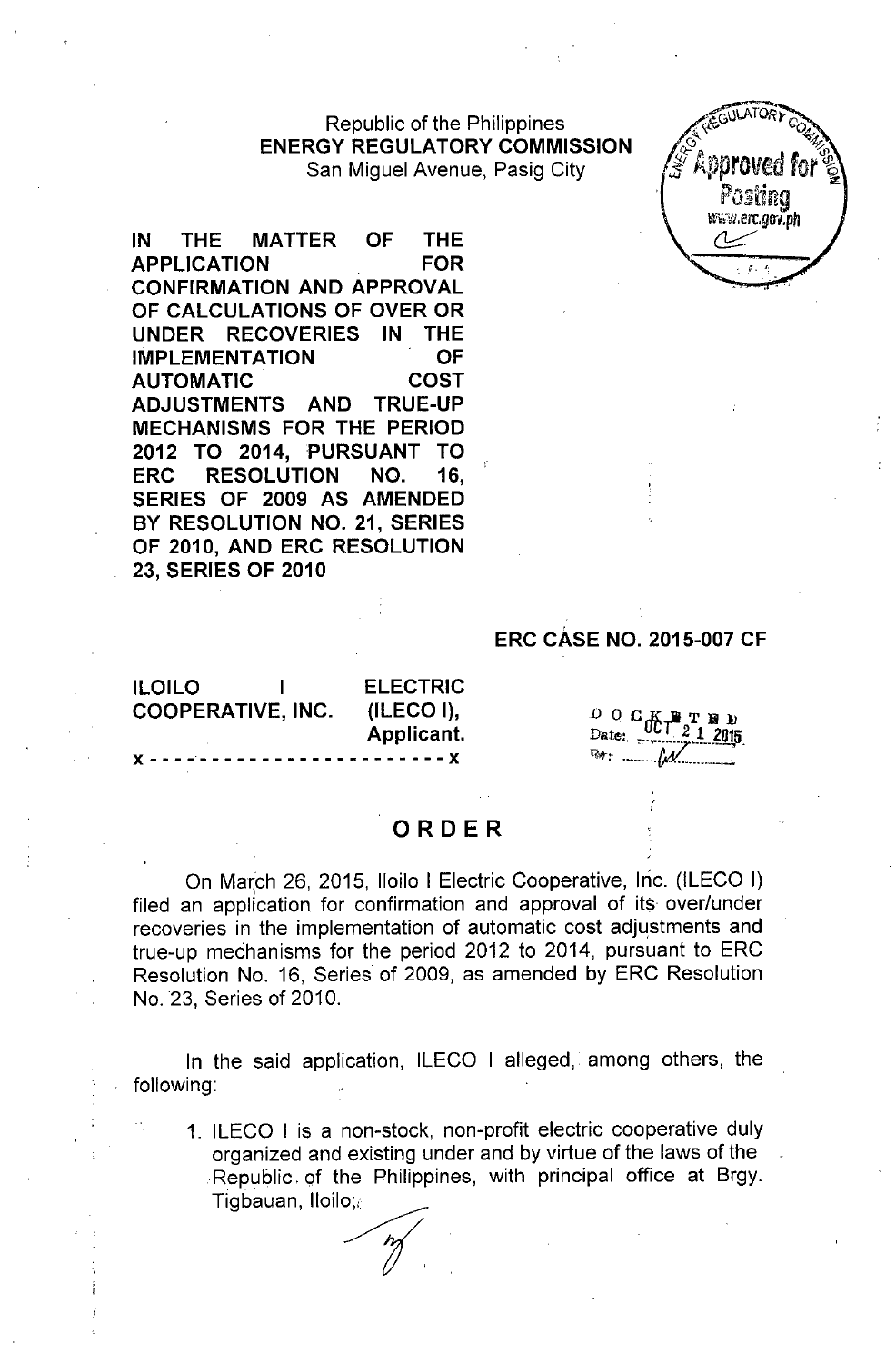- 2. ILECO I holds an exclusive franchise issued by the National Electrification Commission (NEC) to operate an electric light and power distribution service in certain municipalities in the Province of Iloilo namely: Cabatuan, Sta. Barbara, Pavia, Tigbauan, Guimbal, Tubungan, Igbaras, Leon, Miag-ao, San Joaquin, San Miguel, Alimodian, Oton, Leganes and Maasin;
- 3. The Commission's Resolution No. 16, Series of 2009, as amended by Resolution No. 21, Series of 2010, establish the procedure for the automatic recovery or refund of pass through costs and the confirmation process that would govern the automatic cost adjustment and true-up mechanisms approved by the Commission, with the objective of ensuring appropriate recovery of the pass through costs in an efficient manner and to put in place a fair and transparent process for the confirmation of the automatic cost adjustments implemented by Distribution Utilities and the true-up of other pass through charges involving Generation Rate, Transmission Rate, System Loss Rate, Lifeline Rate Recovery, Inter-Class Cross-Subsidy Removal or Treatment of Prompt Payment Discount, as the case may be;
- 4. ILECO I adopted the rules implementing the Senior Citizen Discounts under ERC Resolution No. 23, Series 2010;
- 5. The foregoing resolutions further require the distribution utilities (DUs) to file their respective consolidated applications once every three (3) years. Hence, the filing of ILECO I's application for the period January 2012 to December 2014;
- 6. ILECO I applied the formulae provided under Resolution No. 16, Series of 2009, as amended by Resolution No. 21, Series of 2010, and has determined that the over recoveries and under recoveries incurred in its implementation of the foregoing automatic cost adjustments and true-up mechanisms for the period January 2012 to December 2014;
- 7. The results of ILECO I's calculations are presented hereunder, as follows:

| <b>Particulars</b>     | <b>Allowable Cost</b><br>(PhP) | <b>Actual Revenue</b><br>(PhP) | (Over)/Under<br>Recovery (PhP) |
|------------------------|--------------------------------|--------------------------------|--------------------------------|
| Generation Rate (GR)   | 3.924,647,512.71               | 3.930.396.996.87               | (5.749.484.16)                 |
| Transmission Rate (TR) | 438,223,039.90                 | 349,958,880.02                 | 88.264,159.87                  |

M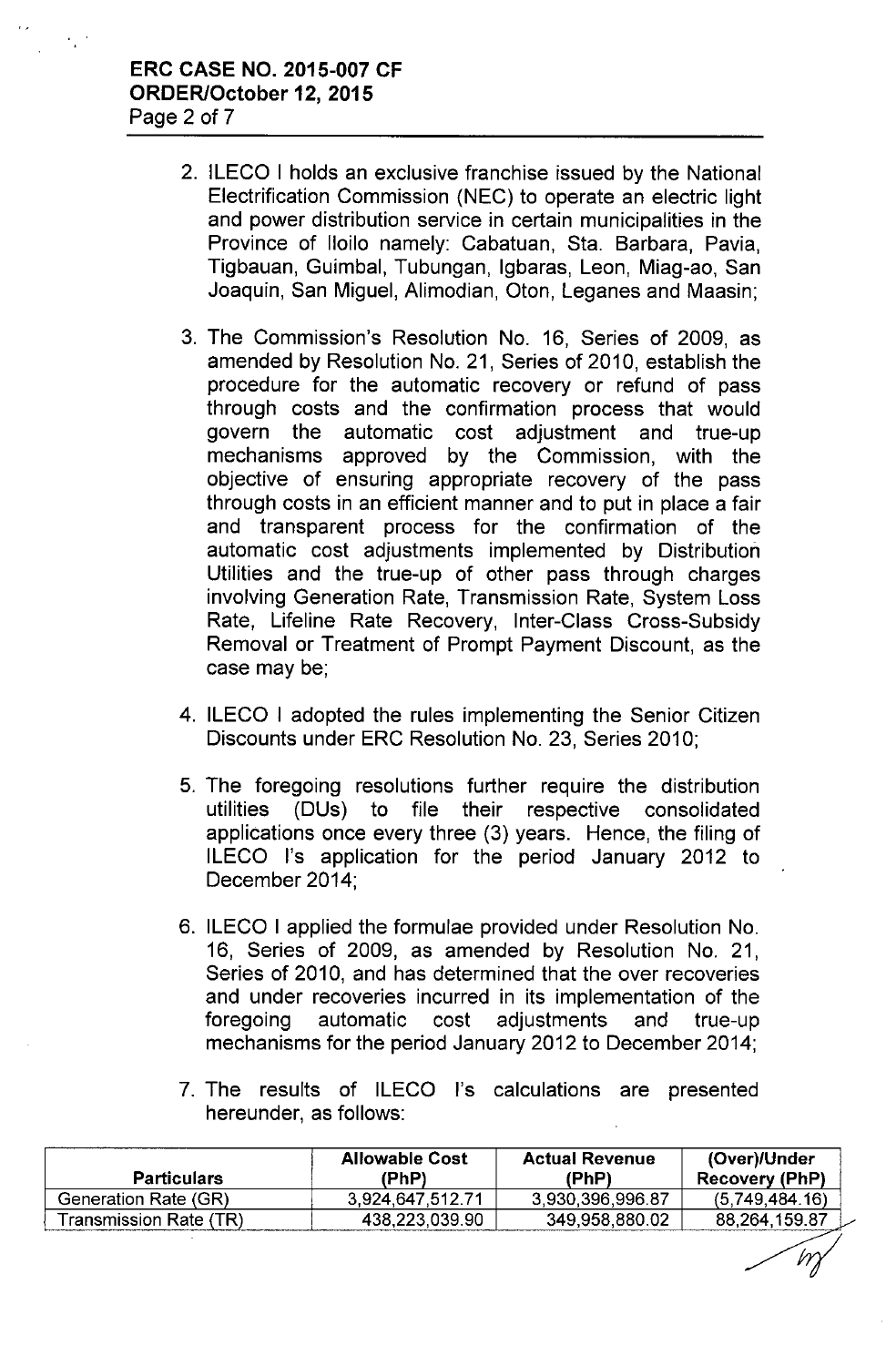..

| System Loss Rate (SLR)       | 558,412,453.78   | 531,193,677.02   | 27,218,776.76  |
|------------------------------|------------------|------------------|----------------|
|                              | Discount (PhP)   | Subsidy (PhP)    |                |
| Lifeline Rate (LR)           | 50,507,912.65    | 50,517,463.65    | (9,551.00)     |
| Senior Citizen Discount Rate | 1,128,698.81     | 1,103,928.01     | 24,770.80      |
| <b>Net Results</b>           | 4,972,919,617.84 | 4,863,170,945.57 | 109,748,672.27 |

- 8. In support of the computations made, ILECO I submitted the following data and documents, covering the period January 2012 to December 2014, labelled together and made an integral part of the application as Annex "A", to wit:
	- a) Summary of the results of individual calculations of over or under recoveries made on the subject allowable costs;
	- b) Supplier and Transmission Data Sheet;
	- c) Statistical Data Sheet;
	- d) Implemented Rates Data Sheet;
	- e) Power Bills of Power Suppliers;
	- f) Official Receipts (O.R.) issued by Power Suppliers;
	- g) Breakdown of Payment with *OR.;*
	- h) Debit/Credit Memo of Power Suppliers;
	- i) MFSR (Sections B and E);
	- j) DU-M01 and DU-M02; and
	- k) Consumer Bills of Lifeliners (per level) and Non-Lifeliners per customer class and Senior Citizens (per level);
- 9. ILECO I prays that the Commission:
	- a) Confirm and approve the calculations of over/under recoveries presented in the instant application; and
	- b) Allow to refund/collect the said over/under recoveries to or from its customers, summarized as follows, to wit:

| <b>Particulars</b>           | <b>Allowable Cost</b><br>(PhP) | <b>Actual Revenue</b><br>(PhP) | (Over)/Under<br><b>Recovery</b><br>(PhP) |
|------------------------------|--------------------------------|--------------------------------|------------------------------------------|
| Generation Rate (GR)         | 3,924,647,512.71               | 3,930,396,996.87               | (5,749,484,16)                           |
| <b>Transmission Rate (TR</b> | 438,223,039.90                 | 349,958,880.02                 | 88, 164, 159.87                          |
| System Loss Rate (SLR)       | 558,412,453.78                 | 531,193,677.02                 | 27,218,776.76                            |
|                              | Discount (PhP)                 | <b>Subsidy (PhP)</b>           |                                          |
| Lifeline Rate (LR)           | 50,507,912.65                  | 50,517,463.65                  | (9,551.00)                               |
| Senior Citizen Discount and  |                                |                                |                                          |
| Subsidy                      | 1,128,698.81                   | 1,103,928.01                   | 24,770.80                                |
| <b>Net Results</b>           | 4,972,919,617.84               | 4,863,170,945.57               | 109,748,672.27                           |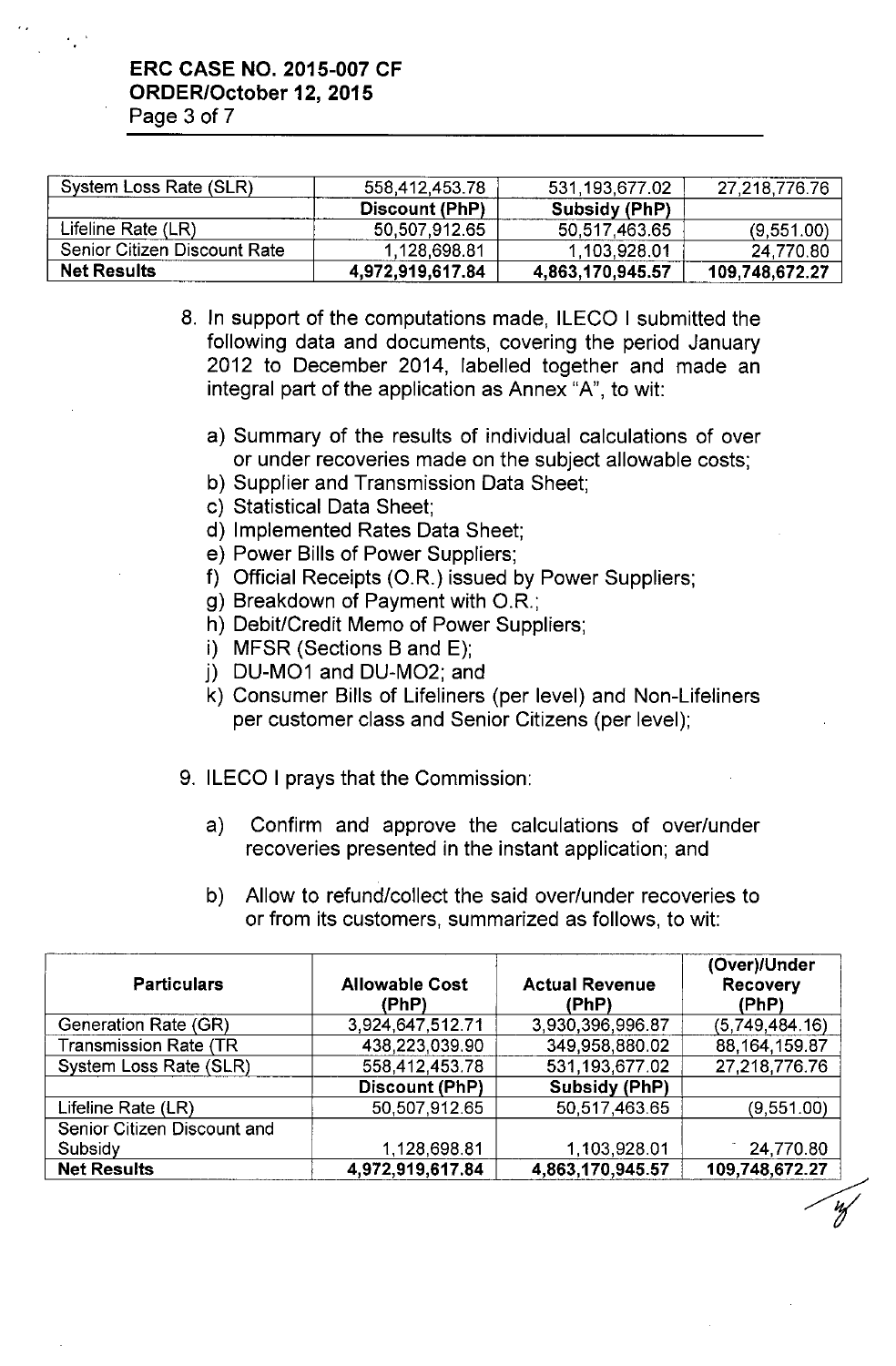### ERC CASE NO. 2015-007 CF ORDER/October 12, 2015 Page 4 of 7

Finding the said application to be sufficient in form and in substance with the required fees having been paid, the same is hereby set for initial hearing, expository presentation, pre-trial conference and evidentiary hearing on November 10, 2015 (Tuesday) at two o'clock in the afternoon (2:00 P.M.) at the ERC Hearing Room, 15<sup>th</sup> Floor, Pacific Center Building, San Miguel Avenue, Pasig City.

ILECO I is hereby directed to cause the publication of the attached Notice of Public Hearing, at its own expense, once (1x) in a newspaper of general circulation in the Philippines, at least ten (10) days before the scheduled date of initial hearing. It is also directed to inform the consumers within its franchise area, by any other means available and appropriate, of the filing of the instant application, its reasons therefor and of the scheduled hearing thereon.

Let copies of the application, this Order and the attached Notice of Public Hearing be furnished the Office of the Solicitor General (OSG), the Commission on Audit (COA), and the Committees on Energy of both Houses of Congress. They are hereby requested, if they so desire, to send their duly authorized representatives at the scheduled hearing.

Likewise, let copies of this Order and the attached Notice of Public Hearing be furnished the Offices of the Governor of Iloilo and the Municipal Mayors within ILECO I's franchise area for the appropriate posting thereof on their respective bulletin boards.

ILECO I is hereby directed to furnish all those making requests therefor with copies of the application and its attachments, subject to reimbursement of reasonable photocopying costs.

On the date of the initial hearing, ILECO I must submit to the Commission its written Compliance with the jurisdictional requirements attaching therewith, methodically arranged and duly marked, the evidences on the actual posting and publication of the Notice of Public Hearing consisting of certifications issued to that effect, signed by the afore-mentioned Governor and Municipal Mayors or their duly authorized representatives, bearing the seals of their offices, and the affidavit of the Editor or Business Manager of the newspaper where the said Notice of Public Hearing was published together with the complete issue of the said newspaper, er of<br>was<br>per,<br>*J*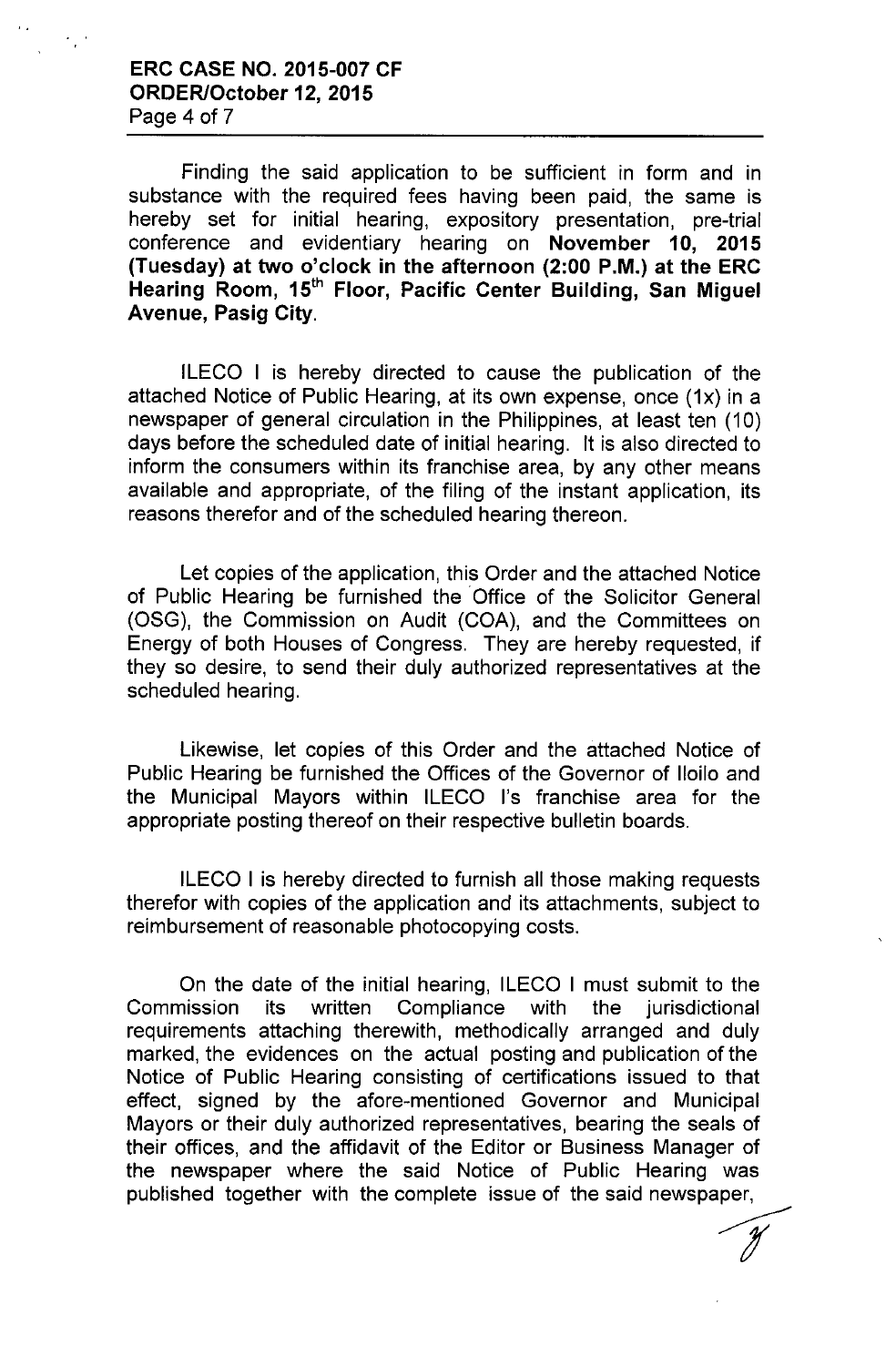and such other proofs of compliance with the requirements of the **Commission** 

ILECO I and all interested parties are directed to submit, at least five (5) days before the date of initial hearing and pre-trial conference, their respective Pre-trial Briefs containing, among others:

- a) A summary of admitted facts and proposed stipulation of facts;
- b) The issues to be tried or resolved;
- c) The documents or exhibits to be presented, stating the purposes and proposed markings therefore; and
- d) The number and names of the witnesses, with their written testimonies in an individual affidavit form, to be attached to the Pre-trial Brief.

Failure of ILECO I to submit the required Pre-trial Brief and Judicial Affidavits of its witnesses within the prescribed period shall be a ground for cancellation of the scheduled hearing, and the resetting of which shall be six (6) months from said date of cancellation.

As part of the pre-trial conference, ILECO I must also be prepared to make an expository presentation of its application, aided by whatever communication medium that it may deem appropriate for the purpose, in order to put in plain words and explain, for the benefit of the consumers and other concerned parties, what the application is all about and the reasons and justifications being cited in support thereof.

#### SO ORDERED.

Pasig City, October 12, 2015.

S/Oapex/2015-007CFBILECO/initial ORD.doc

FOR AND BY AUTHORITY OF THE COMMISSION:

| LIE AAMINIDOIAT                                                    |  |
|--------------------------------------------------------------------|--|
| JOSE VICENTE B. SÁLAZAR<br>Chairman                                |  |
| <b>BERCE</b><br>Office of the Chairman<br>$J - 2015 - 020 - 00886$ |  |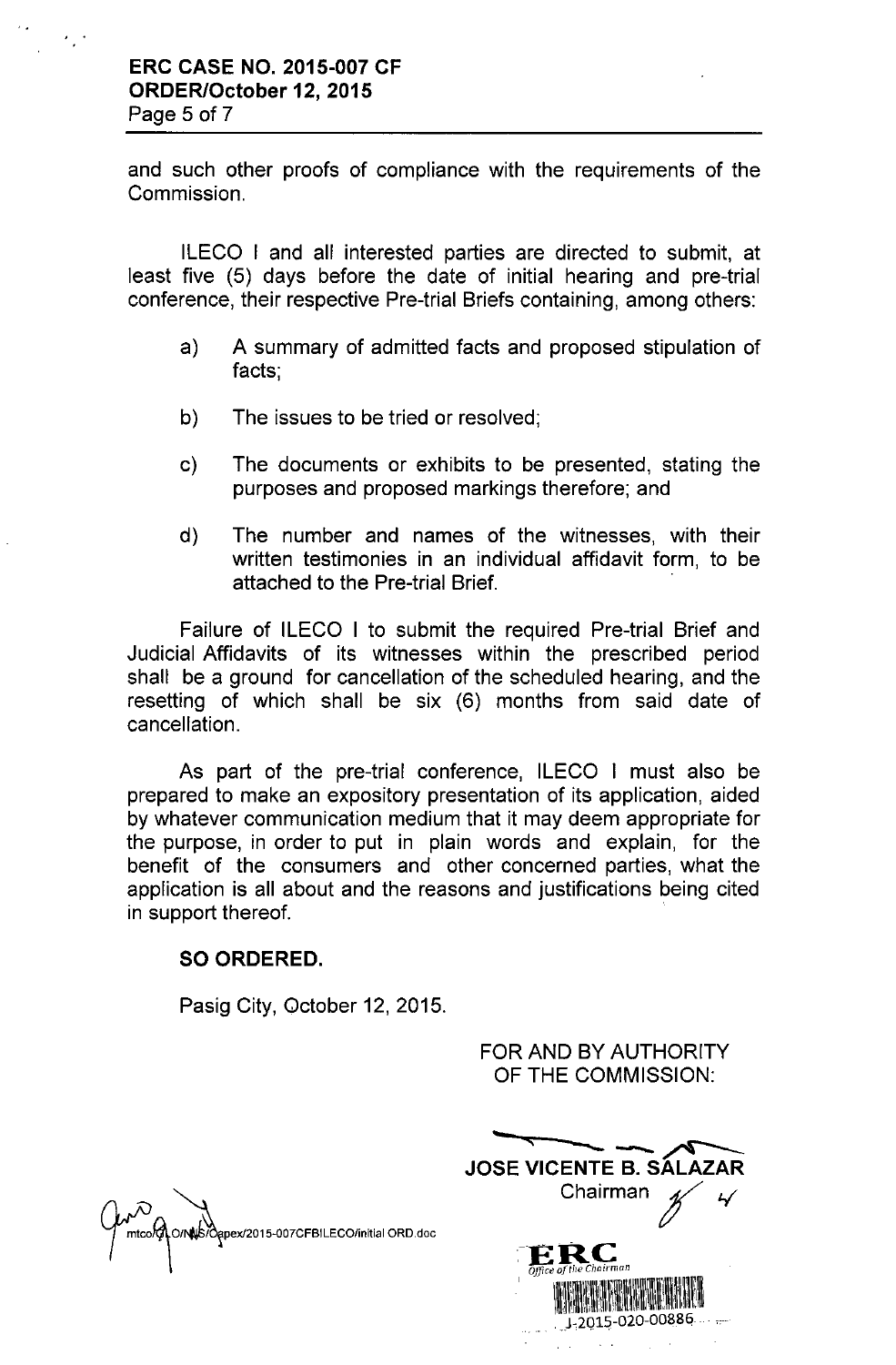#### Copy Furnished:

- 1. LERIOS-AMBOY PINGOL & GONZALES LAW OFFICES Attention: ATTY. MARVEY JAY A. GONZALES Counsel for Applicant ILECO I Units 1609-1610 Tycoon Centre Pearl Drive, Ortigas Center, Pasig City
- 2. ILECO I ELECTRIC COOPERATIVE, INC. (ILECO I) Brgy Namucon, Tigbauan, Iloilo
- 3. The Office of the Solicitor General 134 Amorsolo Street, Legaspi Village Makati City, Metro Manila
- 4. The Commission on Audit Commonwealth Avenue Quezon City, Metro Manila
- 5. The Senate Committee on Energy GSIS Bldg., Roxas Blvd., Pasay City Metro Manila
- 6. The House Committee on Energy Batasan Hills, Quirino City, Metro Manila
- 7. Office of the Municipal Mayor Municipality of Alimodian Province of Iloilo
- 8. Office of the Municipal Mayor Municipality of Cabatuan Province of Iloilo
- 9. Office of the Municipal Mayor Municipality of Guimbal Province of Iloilo
- 10. Office of the Municipal Mayor Municipality of Igbaras Province of Iloilo
- 11. Office of the Municipal Mayor Municipality of Leganes Province of Iloilo
- 12. Office of the Municipal Mayor Municipality of Leon Province of Iloilo